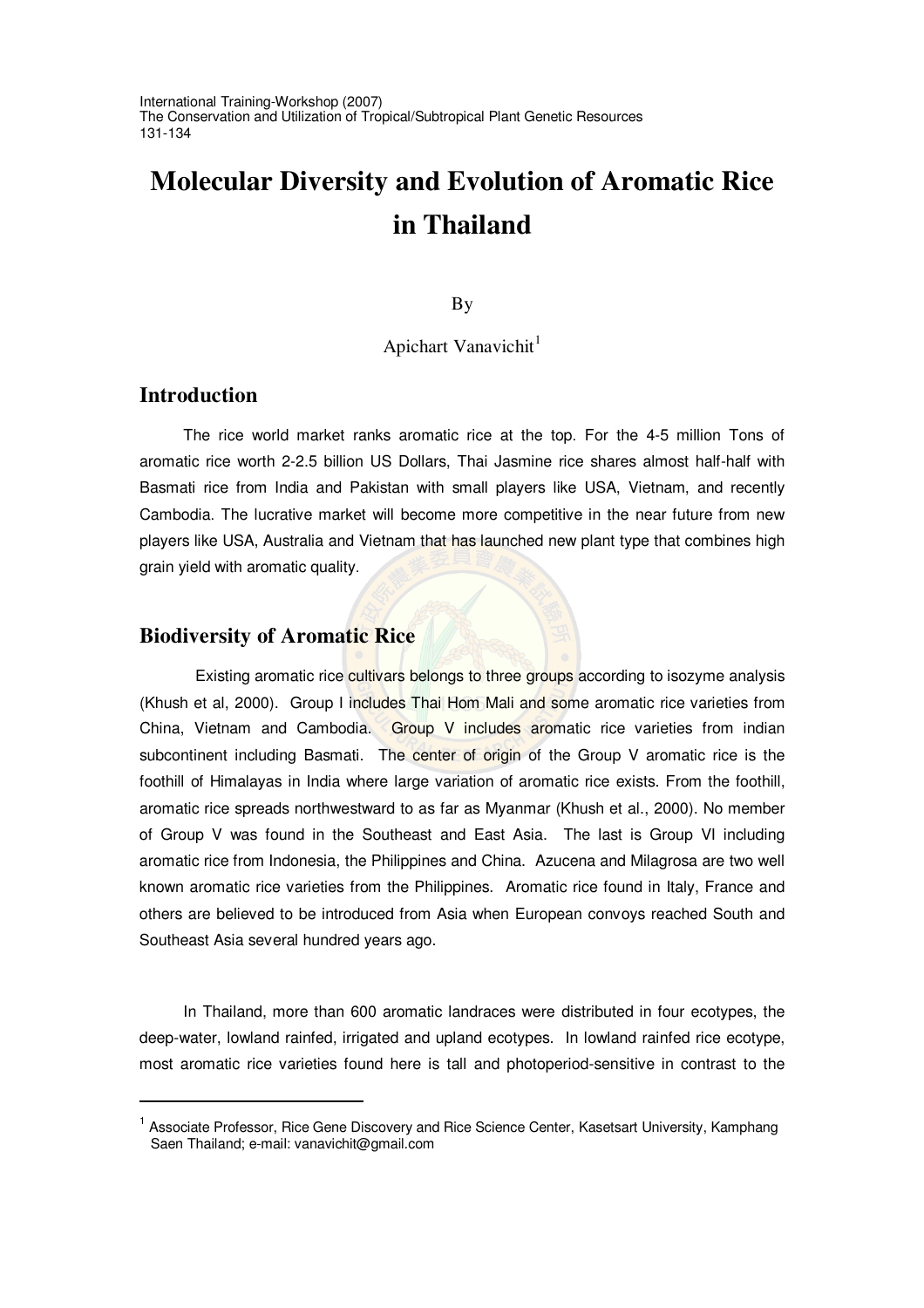132 Apichart Vanavichit

ones found in the upland. The infamous Jasmine rice was first reported in Chacherng Sao province during the seed purification program for elite landrace. In order to determine the population structure of these invaluable germplasm, different molecular markers were used.

#### **Molecular Marker Systems**

Phenotypic markers are not an ideal for phylogenetic studies due to the limited abundance, low degree of polymorphism, influenced by environments (GxE), and low throughput. Desirable molecular markers must abide with these properties:

- -Highly abundant and evenly distributed throughout the genome,
- -Highly polymorphism or polymorphic information content (PIC),
- -High multiplexing ratio,
- -Co-dominant,
- -Neutral.

In addition, researchers must consider the development cost of the molecular markers, robustness and high reproducibility, and laboratory transfer guaranteed. A large number of molecular markers is now available, each has different advantages and drawbacks. Among these, five molecular markers commonly used are RFLP (Restriction Fragment Polymorphism), RAPD (Random Amplified Polymorphic DNA), SSR (Simple Sequence Repeat) and SSCP (Single Strand Conformational Polymorphism).

### **Molecular Markers for Grain Aroma**

Genetic markers for grain aroma were developed from molecular mapping. The locus namely *fgr* was first discovered by molecular tagging of gene controlling aroma (Ahn *et al*., 1992). Near-isogenic lines were developed from introgression a candidate segment from Della, the aromatic donor. The molecular mapping located genes for grain aroma at a likelihood of 4.5 cM near RG28, a RFLP marker located on chromosome 8. In Thai Hom Mali Rice, Khoa Dawk Mali, using bulk segregant analysis (BSU), a PCR fragment, Jasmine 500, a PCR fragment generated from Random Amplified Polymorphic DNA (RAPD) in an F2 population developed from Thai Hom Mali Rice and CT9993 (Tragoonrung *et al.*, 1995) was linked to grain aroma. Because of the qualitative scoring used in those studies, they were not possible to determine quantitative trait loci for the intensity of grain aroma. The quantitative trait loci (QTL) analysis was firstly reported for grain aroma in a doubled haploid population (DH) developed from Azucena, the upland fragrance rice from the Philippines and IR64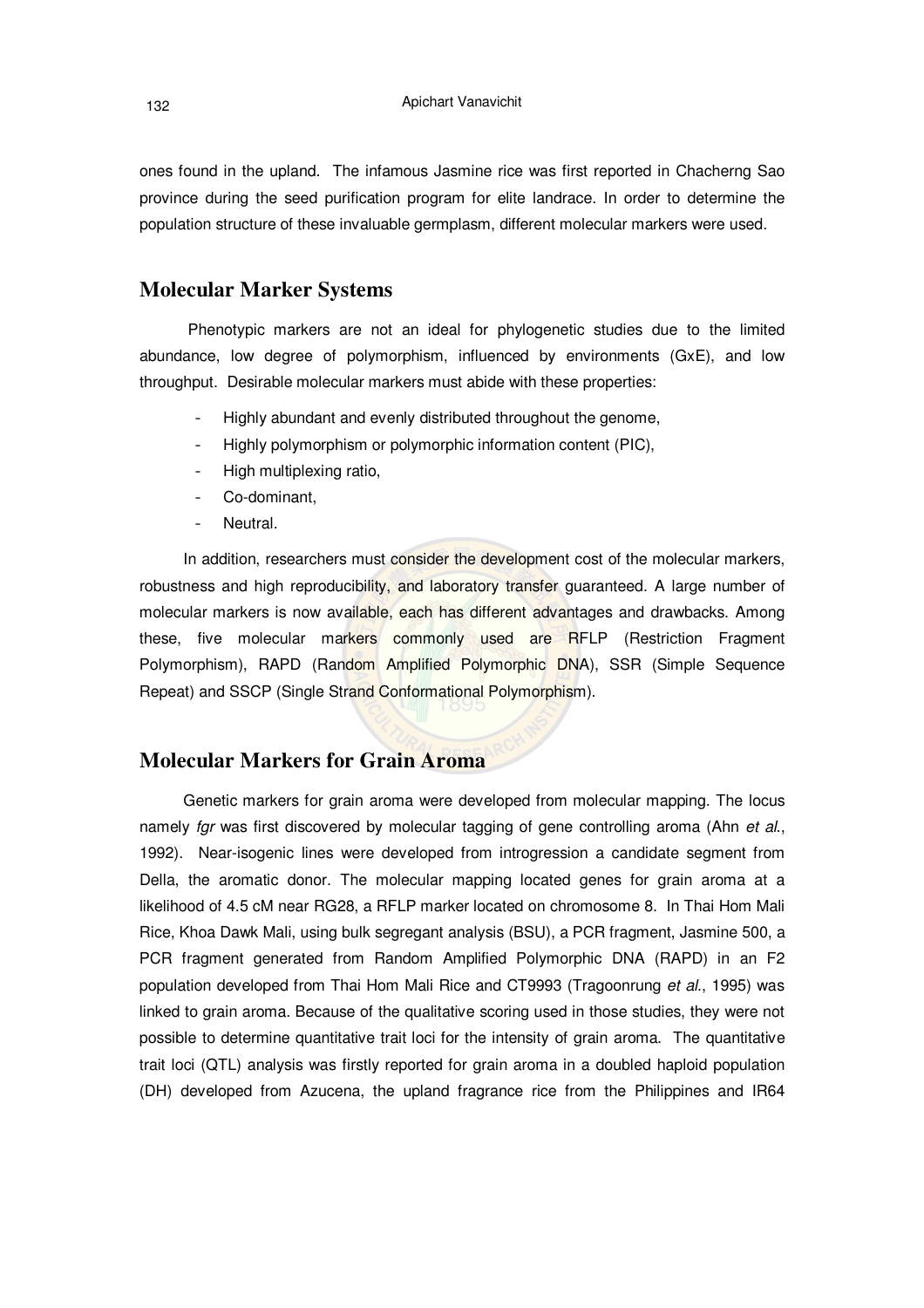(Lorieux *et al*., 1996). In this study, sensory test and the accumulation of 2-AP were perfectly mapped on the same chromosomal region flanked by RG28 and RG1.

# **Positional Cloning of Grain Aroma**

High resolution mapping was developed from isogenic lines differing only for grain aroma. Map-based cloning came close to only few candidate genes. Two PCR-based markers were developed flanking the genomic segment responsible for grain aroma. Several SNPs were discovered by additional comparative sequencing between a pair of ISLs. Three open reading frames (ORF) were identified by annotation and homology search. Subsequent segregation for grain aroma from a single heterozygous F11 plants were completely associated with an 8 bp deletion in the ISLs and Thai Hom Mali Rice. This specific indel located about 729 bp from the initiation codon and within an aldehyde dehydrogenase domain of the ORF. We named this ORF Os2AP. The Os2AP consists of 15 exons. Ten more SNPs including a mutation at a 5'splice site were identified in the exon 2 but no association was found with grain aroma. This 8 bp indel was used to develop PCR-based markers, designated as 'Aromarker', for efficient marker-assisted selection in rice. Transformation of Nipponbare, a non-aromatic japonica rice, to the aromatic pair clearly demonstrated that the suppression of the Os2AP gene bring out aromatic compound.

#### **Phylogenetic Analysis of Aromatic Rice**

We compared phylogenetic analysis based on AFLP, SCAR and micro-satellite (SSR) of the aromatic rice germplasm. AFLP was used to classified aromatic rice germplasm. Selective primers were screened for polymorphic information content. Two selective primer combinations selected were  $MS + AAC/ER + CAA$  and  $MS + CAA/ER + CAG$ . The genomic DNAs were restriced with EcoR1 and Tru91 and ligated with AFLP adapters. Further selective amplification was accomplished with the second primers. For SCAR, Jasmine 500 was developed from specific amplicon that consistently aligned with aromatic rice in a mapping population. SSRs as the only co-dominant markers were screened for high PIC values Cluster analysis using Jaccard's coefficient for similarity index generated phylogenetic tree for aromatic rice germplasm. The phylogenic tree (Dendrogram) was calculated using unweighted pair-group method arithmetic analysis (UPGMA).

The results from these three type II molecular markers were that aromatic rice varieties did not form a single cluster as expected. AFLP was considered the best molecular marker because it can cluster rice into several sub-clusters. In particular, APLP can differentiate